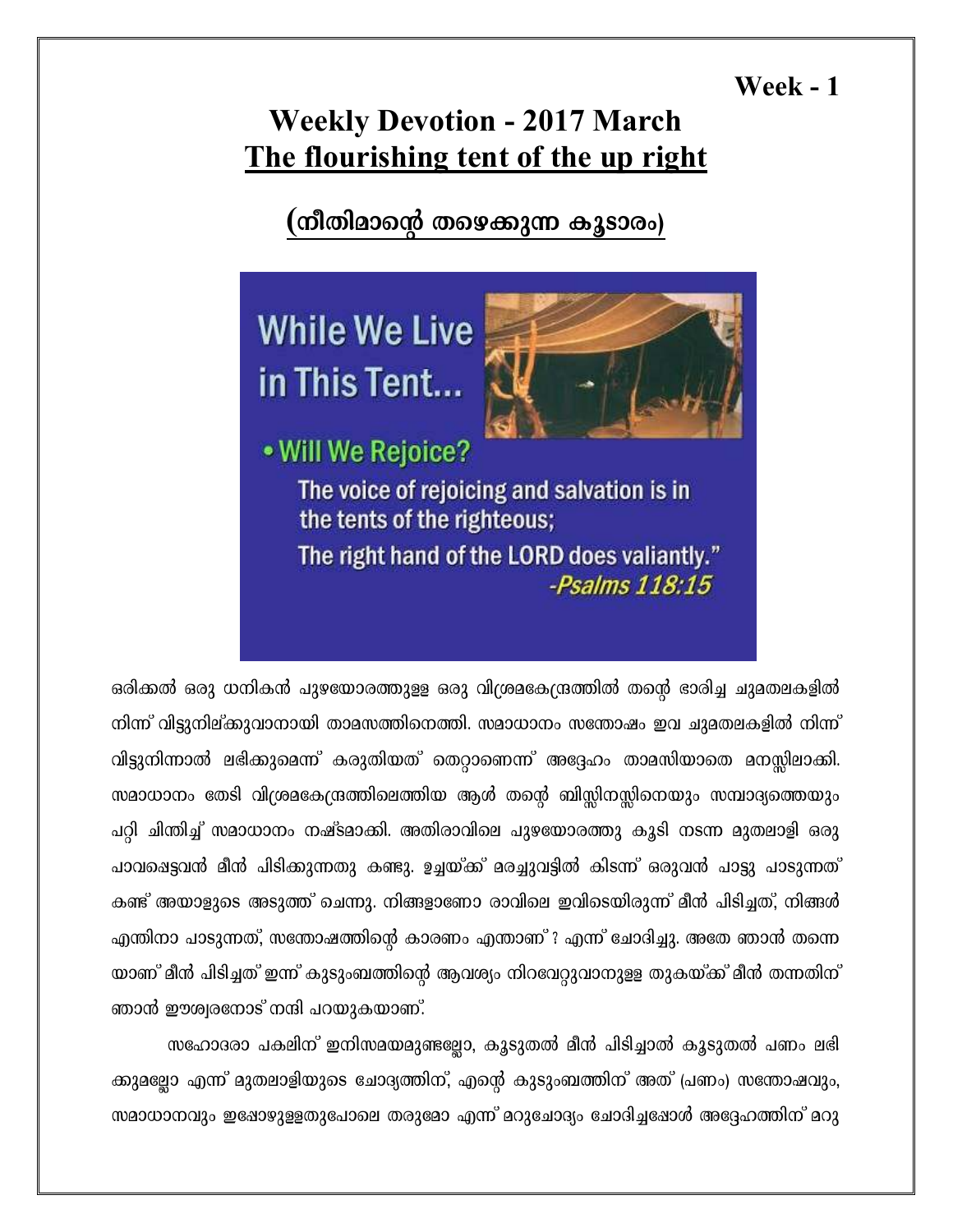പടി ഇല്ലാതായി പക്ഷേ ഒരുകാര്യം അദ്ദേഹം പഠിച്ചു മനുഷ്യർക്ക് പണം സമാധാനം നൽകുകയില്ല എന്ന്.

നീതിമാന്റെ കൂടാരം തഴെയ്ക്കുന്നു എന്ന് സദൃ: (14:11) കാണുന്നു. ഇയ്യോബ് നീതി മാനെന്ന് യഹോവ തന്നെ സാക്ഷിക്കുന്നു ( $Job:1:8$ ) കൂടാരം അനുഗ്രഹിക്കഷെട്ടതാകുവാൻ നാം എന്തു ചെയ്യണമെന്ന് നമുക്ക് ചിന്തിയ്ക്കാം. ഇയ്യോബ് (29:4) ൽ '' എന്റെ കൂടാരത്തിന് ദൈവത്തിന്റെ സഖ്യത ഉണ്ടായിരിക്കയും, സർവ്വശക്തൻ എന്നോടുകൂടെ വസിക്കയും'' ചെയ്യുന്നു എന്ന് കാണുന്നു. അതായത് നീതിമാൻ താൻ ഒരു കൂടാരവാസി എന്നും ഇവിടെയുളളതൊന്നും നിത്യമല്ല എന്നും അറിയുന്നു.

കൂടാരത്തിലെ അന്തേവാസികളെല്ലാം ദൈവത്തോട് സഖ്യതയുളളവർ ആയിരിയിക്കും. ഈ കൂടാരത്തിലെ പ്രധാനവ്യക്തി പിതാവാണ്. ഇദ്ദേഹം നീതിമാനാകയാൽ മേത്തരമായ നാവ് കൊണ്ട് പറയുന്ന വാക്കുകൾ മേത്തരമായ വെള്ളി പോലെ വിലയുളളതാണ്. നീതിമാൻ തന്റെ വായുടെ ഷലത്താൽ നന്മയനുഭവിക്കുന്നു. ഇദ്ദേഹത്തിന്റെ കരം ഉത്സാഹികളുടെ പ്രവർത്തി ചെയ്യുന്നതിനാൽ, പ്രവർത്തിയുടെ ഷലവും ലഭിയ്ക്കുന്നു. ഇദ്ദേഹം നല്ല സാക്ഷ്യമുളളവനും ദൈവ ഇതിനുദാഹരണമാണ്. കൊർന്നല്യോസിന്റെ കൈസർയ്യ്യയിലെ ഭക്തനുമാണ്. ഭവനം (അഷോ :10:2,22)

കൂടാരത്തിലെ അടുത്ത വ്യക്തി വീട്ടുടയവനു ലഭിച്ചതക്കതുണയാണ്. എല്ലാസ്ത്രീകളും തക്കതുണകളോ, എല്ലാഭാര്യമാരും നല്ല അമ്മമാരോ ആകുന്നില്ല തക്കതുണ മാത്രമേ ഒരു നല്ല ഭാര്യയും, നല്ല അമ്മയും ആകുന്നുള്ളു. അവൾ നന്നാ രാവിലെ എഴുന്നേറ്റ് തന്റെ കുടുംബത്തി നായി കരുതുന്നു. ഇവളുടെ വിളക്ക് രാത്രിയിൽ കെടുന്നില്ല, ഇവളുടെ മക്കൾ അമ്മയെ ഭാഗ്യവതി എന്ന് പുകഴ്ത്തുന്നു. ജ്ഞാനത്തോടെ വായ് തുറക്കുന്ന ഈ യഹോവഭക്തിയുള്ള സ്ത്രീ പ്രശംസി ക്കപ്പെടുകയും ചെയ്യുന്നു. (സദൃ:31)

ഇപ്രകാരമുള്ള ആളുകൾ ഒന്നിച്ചുവസിക്കുന്നതാണ് നീതിമാന്റെ കൂടാരം സകലഗൃഹ ത്തോടും കൂടെ ഉയർത്തുന്ന പ്രാർത്ഥനയാലാണ് ഇവർ മേൽക്കൂരതീർക്കുന്നത്. മേൽക്കൂരയുളള വീട്ടിൽ യേശു ഉണ്ട്. ഇതിനുദാഹരണമാണ് കഷർന്നഹൃമിലെ വീട് (മർക്കോ:2: 1-12) മേൽക്കൃരയുളള കൊർന്നല്യോസിന്റെ വീട്ടിൽ നിന്നുയർന്ന് പ്രാർത്ഥന യഹോവ കേട്ടു, കുടുംബത്തിലെ എല്ലാ അംഗങ്ങളും ദൈവവുമായി സഖിത്വമുളളവരായിരുന്നു. കഷർന്നഹൂമിലെ വീട്ടിൽ യേശു ഉണ്ടെന്ന ശ്രുതി അനേകരെ അവിടെ എത്തിച്ചു. ആ കുടുംബനാഥനും, തക്കതുണയായ സ്ത്രീയും അനേ കർ വന്നുകൂടുമ്പോൾ ഭവനത്തിനുണ്ടാകുന്ന കുഴഷങ്ങളെ പറ്റിയല്ല ചിന്തിച്ചത്. നഷ്ടത്തെ മറന്ന അവർ യേശു വീട്ടിലുണ്ടെന്നുളളതാണ് ലാഭമായി കണ്ടത്. പക്ഷവാതക്കാരനുമായി വന്ന നാലുപേർ ഭമൽക്കൂരപൊളിച്ചതിലും അവർക്ക് വിഷമമില്ല. അവരുടെ നഷ്ടത്തേക്കാൾ മറ്റൊരുവന്റെ സന്തോഷ